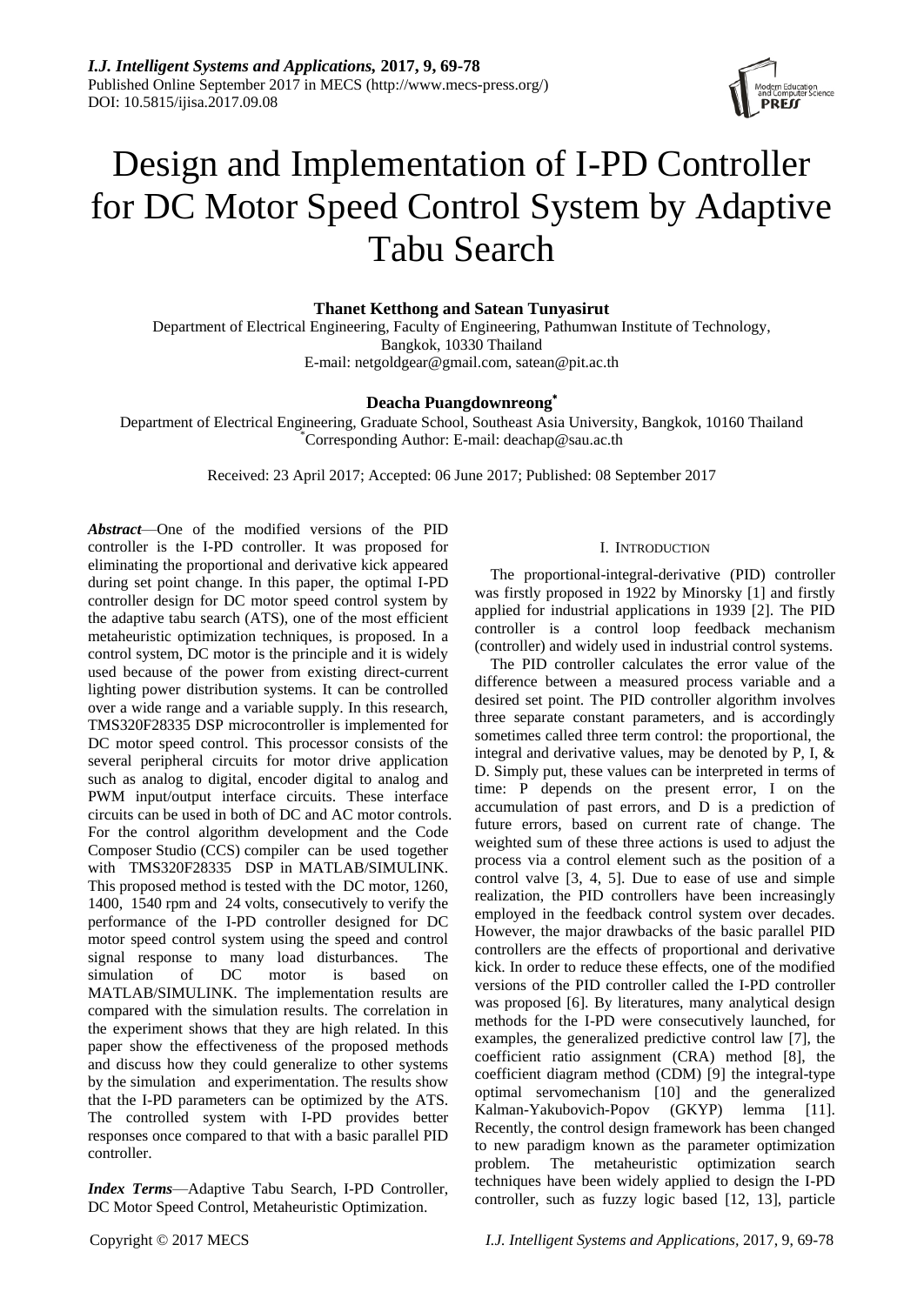swarm optimization (PSO) [14, 15], bacterial foraging algorithm (BFA) [16] , differential evolution (DE) [17] and multi objective particle swarm optimization [18]. Among those metaheuristic techniques, the adaptive tabu search (ATS) is one of the most powerful techniques [19]. The ATS was developed as a modified version of the original tabu search. The convergence analysis and the performance evaluation of the ATS were reported [19]. By literatures, the ATS has been successfully applied to various engineering problems, for examples, electrical system protection [20], dynamical system identification [21] and control synthesis [22]. In this paper, the ATS is applied to design an optimal I-PD controller for a DC motor speed control system. The results obtained will be compared those with the basic parallel PID controller.

This paper consists of seven sections. After an introduction given in section I, the related works of I-PD optimization are presented in section II. Details of ATS algorithms are illustrated in section III. The problem formulation of the PID and I-PD via the standard basic control loop is described in section IV. Application of the ATS to I-PD controller optimization for the DC motor speed control system is provided in section V. Simulation and experimental results are illustrated section VI, while conclusions are given in section VII.

## II. RELATED WORKS OF I-PD OPTIMIZATION

The I-PD controller design optimization for DC motor speed control by the ATS can be represented by the block diagram in Fig. 1. The sum-squared error between *R*(*s*) and *C*(*s*) is set as the objective function *J* expressed in (1). *J* will be fed back to the ATS tuning block to be minimized in order to find the optimal I-PD parameters satisfying to the inequality constraints stated in (2), where  $M_p$  and  $E_{ss}$  are maximum overshoot and steady-state error,  $K_p$ ,  $K_i$  and  $K_d$  are the proportional, integral and derivative gains, respectively.

**Minimize** 
$$
J = \sum_{i=1}^{N} [r(i) - c(i)]^2
$$
 (1)

subject to  
\n
$$
M_p \le 10\%,
$$
\n
$$
E_{ss} \le 0.1\%,
$$
\n
$$
10 \le K_p \le 100,
$$
\n
$$
300 \le K_i \le 600,
$$
\n
$$
0.1 \le K_d \le 2.0
$$
\n(2)

The use of AI search techniques to design the I-PD controller can be represented by the block diagram in Fig. 1. The cost function, *J*, the sum of absolute errors between  $R(s)$  and  $C(s)$  as stated in (1), is fed back to the AI tuning block. *J* is minimized to find the optimum I-PD controller's parameters. In this work, the AI tuning block contains the ATS algorithm.



#### III. ADAPTIVE TABU SEARCH ALGORITHMS

As a modified version of the original tabu search, the adaptive tabu search (ATS) is based on the neighborhood search approach. The ATS possesses the tabu list (TL), back-tracking (BT) and adaptive search radius (AR) mechanisms [19]. The TS is used to record the visited solutions. The BT is conducted to escape the local entrapment towards a new search path by using the data stored in the TL. Once a current solution is close to a local minimum, the AR is activated by reducing the search radius in order to speed up the search process. The algorithms of the ATS can be described step-by-step as follows:

- **Step 1.** Initialize a search space, *count* and *count*max (maximum search round).
- **Step 2.** Randomly select an initial solution  $x_0$  from the search space. Let  $x_0$  be a current local minimum.
- **Step 3.** Randomly generate *n* solutions around  $x_0$  within a certain radius *R*. Store the *n* solutions called neighborhood in a set *X*.
- **Step 4.** Evaluate an objective function  $f(\cdot)$  of each member in *X*. Set  $x_1$  as a solution that gives the minimum objective function in *X*.
- **Step 5.** If  $f(x_1) < f(x_0)$ , put  $x_0$  into the TL and set  $x_0 = x_1$ , otherwise, store  $x_1$  in the TL instead.
- **Step 6.** Activate the BT mechanism, when local entrapment occurs.
- **Step 7.** Invoke the AR mechanism, when the search moves close to a local minimum by adjusting *R*   $= \mu R$ , 0< $\mu$  < 1.
- **Step 8.** If the termination criteria (TC): *count*  $\ge$  *count*<sub>max</sub>, or desired specifications are met, stop the search process.  $x_0$  is the best solution found, otherwise update *count*, and go back to Step 2.

The ATS method [23, 24] is one of the most efficient AI search techniques. It is based on the iterative neighborhood search approach for solving combinatorial and nonlinear problems. The Tabu list, one important feature of the method that has first in-last-out property, is used to record a history of solution movement for leading a new direction that can escape a local minimum trap. In addition, the ATS method has two additional mechanisms,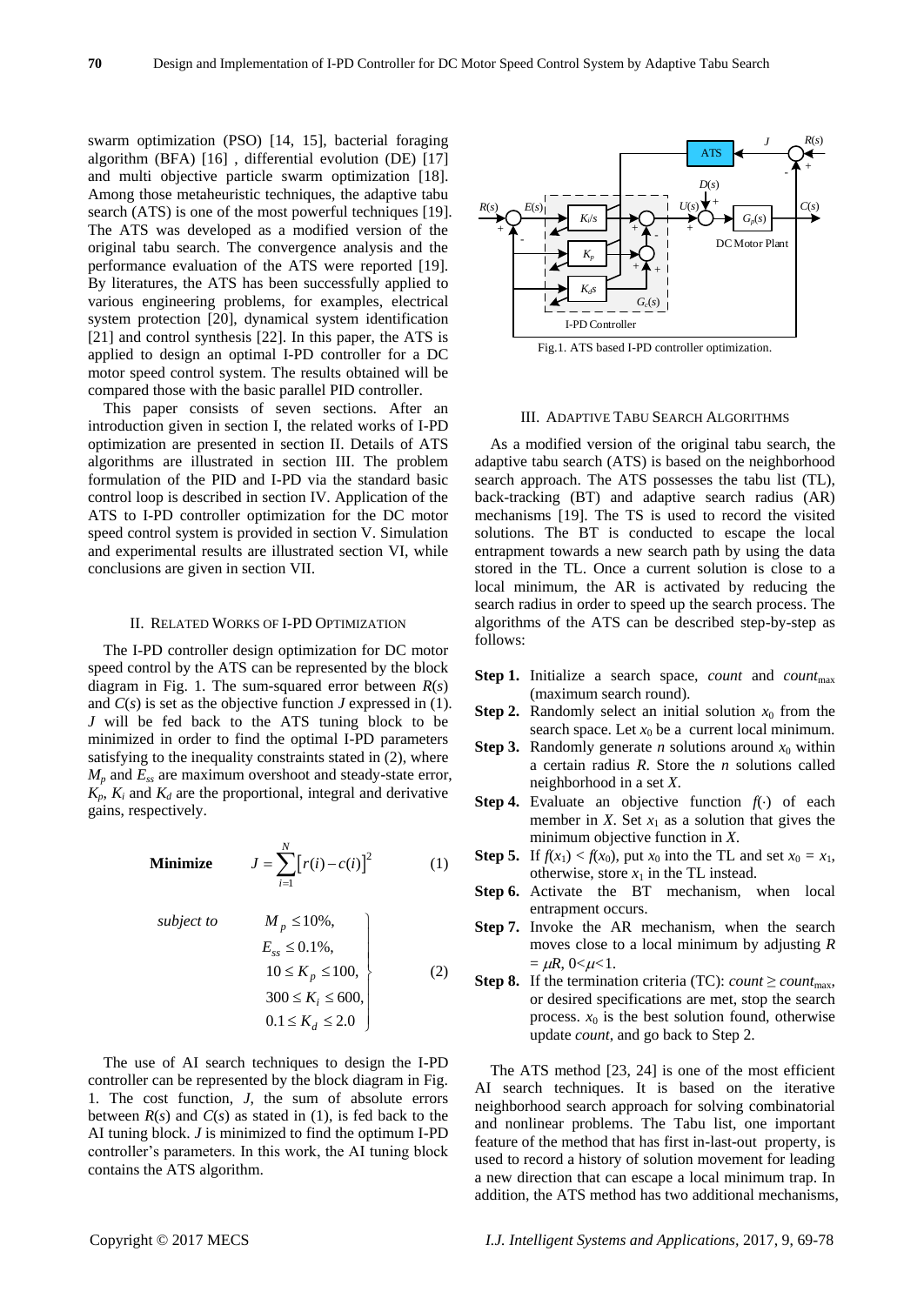namely backtracking and adaptive search radius, to enhance its convergence.

The backtracking mechanism described in Step 6 is active when the number of solutions cycling is equal to the maximum solution-cycling allowance. This mechanism selects an already visited solution stored in the TL as an initial solution for the next search The round to enable a new search path that could escape the local deadlock towards a new local minimum. For the AR mechanism described in Step 7, it is invoked when a current solution is relatively close to a local minimum. The radius is thus decreased in accordance with the best cost function found so far. The less the cost function, the smaller the radius. With the two features, a sequence of solutions obtained by the ATS method rapidly converges to the global minimum. The ATS algorithm can be summarized by the pseudo code as shown in Fig. 2.

Objective function  $f(x)$ ,  $x = (x_1, \ldots, x_d)^T$ , Search space  $\Omega$ , Tabu list (TL), Search radius *R*, Randomly generate initial solution  $x^0$  within  $\Omega$ , Evaluate  $f(x^0)$  via given objective function. *While* (Termination criteria) Randomly generate neighborhood solutions *x'*, Evaluate  $f(x<sup>2</sup>)$  via given objective function, Find the best neighborhood solution  $x^*$ , *If*  $f(x^*) \le f(x^0)$  *Then* keep  $x^0$  into TL and update  $x^0 = x^*$ , *Otherwise* keep *x* \* into TL, *If* local entrapment occurred *Then* activate BT, *If* search closes to local solutions *Then* invoke AR to reduce *R* by adjusting  $R = \mu R$ ,  $0 < \mu < 1$ . *End While* Best solutions found.

Fig.2. Pseudo code of the ATS algorithm

## IV. PROBLEM FORMULATION

## *A. Basic Parallel PID Control Loop*

A conventional feedback control loop with basic parallel PID controller is represented by the block diagram in Fig. 3, where  $G_p(s)$  and  $G_c(s)$  are the plant and the PID controller transfer functions, respectively. The PID controller receives error signal *E*(*s*) and generates control signal  $U(s)$  to controlled output  $C(s)$  and regulate disturbance  $D(s)$  referring to referent input  $R(s)$ . The time-domain and *s*-domain functions of the PID controller is stated in (3)-(4).



Fig.3. Conventional feedback control loop with basic parallel PID.

$$
u(t)|_{PID} = K_p e(t) + K_i \int e(t)dt + K_d \frac{de(t)}{dt}
$$
 (3)

$$
G_c(s)|_{PID} = K_p + \frac{K_i}{s} + K_d s
$$
 (4)

$$
\frac{C(s)}{R(s)} = \frac{\left(K_p + \frac{K_i}{s} + K_d s\right)G_p(s)}{1 + \left(K_p + \frac{K_i}{s} + K_d s\right)G_p(s)}
$$
(5)

The closed loop transfer function with basic parallel PID controller is given in (5). The main control objective is to make  $C(s) = R(s)$ . By this objective, the controller continuously adjusts the control signal *U*(*s*) until the error  $E(s)$  is zero irrespective of the disturbance signal  $D(s)$ . By using parallel PID controller, a step change in the reference input *R*(*s*) will cause an immediate spiky change in the control signal *U*(*s*). This abrupt change in the controller output is known as the proportional and derivative kick (or shortly set-point kick). This kick effects rapidly change the command signal to the actuator which controls the entire operation of the plant  $G_p(s)$  [6]. To overcome this drawback, the I-PD controller is proposd.

#### *B. I-PD Control Loop*

The I-PD controller is one of the modified versions of the PID controller. It is developed to avoid the set-point kick and reduce undesirable overshoot. The feedback control loop with I-PD controller is represented by the block diagram in Fig. 4. Referring to Fig. 4, the integral part is still placed in the forward path, while the proportional and derivative parts are moved to feedback path of the control loop. By this scheme, only the integral term  $K_i$  responds on the error signal  $E(s)$ . An abrupt change in the reference input *R*(*s*) will not affect the proportional  $K_p$  and derivative  $K_d$  terms, since they work on the controlled output *C*(*s*). The time-domain function of the I-PD control signal is stated in (6) and the closed loop transfer function with I-PD controller is given in (7).



Fig.4. Feedback control loop with I-PD

$$
u(t)\big|_{I-PD} = K_i \int e(t)dt - \left(K_p c(t) + K_d \frac{dc(t)}{dt}\right) \tag{6}
$$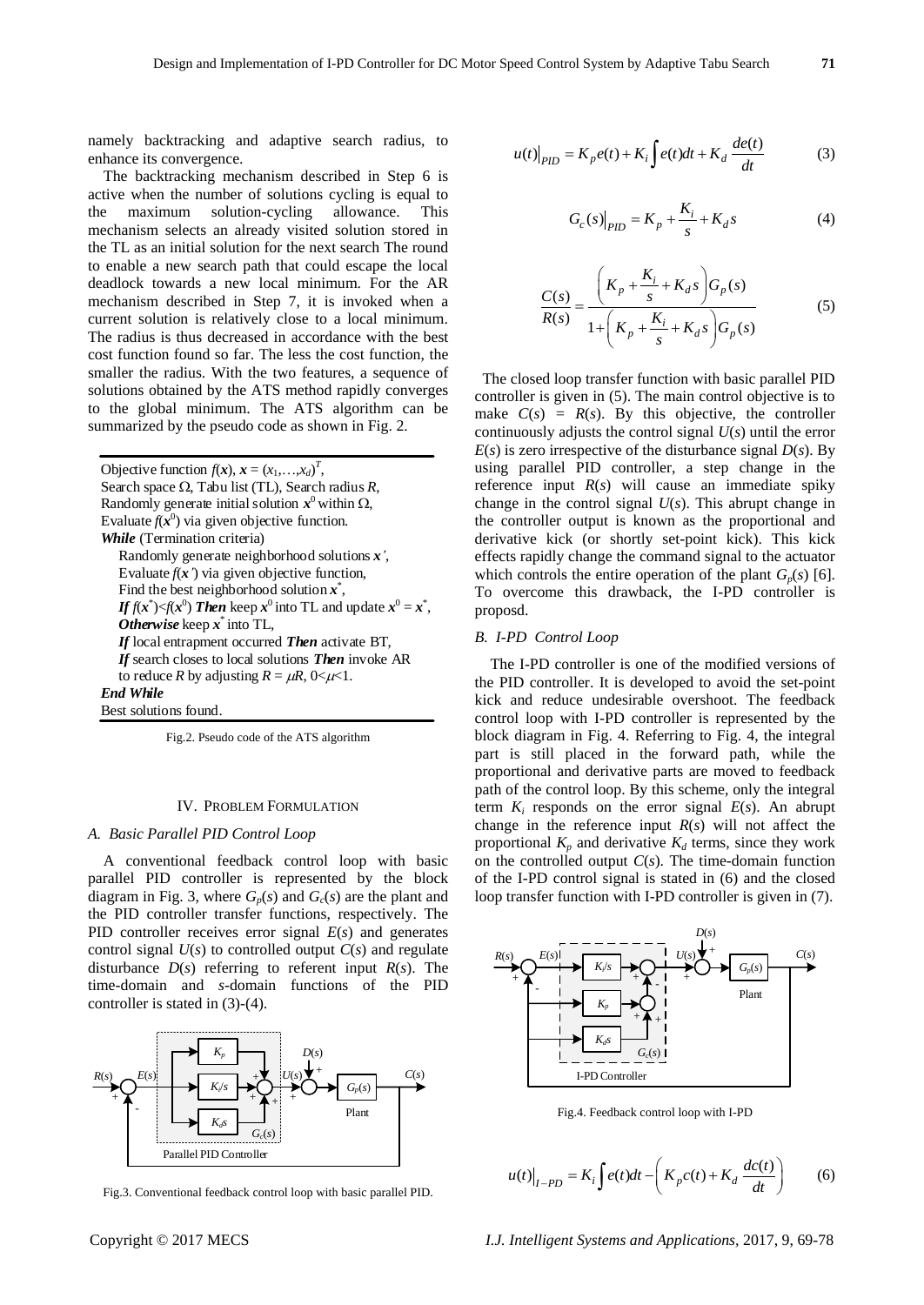$$
\frac{C(s)}{R(s)} = \frac{\left(\frac{K_i}{s}\right)G_p(s)}{1 + \left(K_p + \frac{K_i}{s} + K_d s\right)G_p(s)}\tag{7}
$$

## *C. DC-Servo Motor*

The direct current (DC) servo motor is widely used in industry especially in high precision control such as robot arm and disk drive applications [25]. Regarding to control engineering context, analysis and design of the DC-servo motor control system require its accurate model parameters. Generally, such the parameters can be obtained by the blocked-rotor, no-load and retardation tests [26]. However, obtained parameters by these tests often inaccurate due to its uncertainty and error in testing process [26]. Another approach to obtain the model parameters is called the identification approach. Traditionally, model and parameter identification requires the knowledge of system input and output which can be obtained from the particular tests [27, 28]. The model parameters are then obtained by the regression analysis. By this approach, the obtained models are known as the black-box ones consisting of ARX, ARMAX, OE, and BJ, respectively [29]. By literatures, the conventional identification approach has been widely used to linear [30] and nonlinear system [31]. Although their closed-form formulation provide an advantage leading to fast computation, its major drawback is the restriction of the class of models to be difference equations and the like. Moreover, it is not possible to apply the method to identify models of other forms. To-date, metaheuristic optimization techniques have become potential candidates to various engineering applications. Among the trajectory-based metaheuristic optimization techniques, the adaptive tabu search (ATS) is one of the most efficient methods. The ATS has been launched in 2004 [32, 33] as a modified version of the conventional tabu search for solving various engineering optimization problems especially in control synthesis and design problems [34, 35]. From our previous work [36, 37], the ATS-based model parameter identification of a DC-servo motor is presented method. The proposed identification approach can be considered as a class of metaheuristic optimization problems. Results obtained by the ATS will be compared with those obtained by the genetic algorithm (GA), one of the well-known and widely accepted population-based metaheuristic techniques.

#### *D. DC-Servo Motor Model*

The schematic diagram of armature-controlled DCservo motor can be represented by Fig. 5 [38, 39], where  $R_a$  is an armature-winding resistance,  $L_a$  is an armaturewinding inductance,  $R_f$  is a field-winding resistance,  $L_f$  is a field-winding inductance, *J* is a moment of inertia, *B* is a viscous-friction coefficient, *ea*(*t*) is an applied armature voltage,  $i_a(t)$  is an armature current,  $e_f(t)$  is a field voltage,  $i_f(t)$  is a field current,  $e_b(t)$  is a back emf (electromotive force) voltage,  $T(t)$  is a motor torque,  $\theta(t)$  is an angular

displacement and  $\omega(t)$  is an angular velocity (speed), respectively. The  $e_a(t)$  is considered as the system input and  $\omega(t)$  stands for the system output. Referring to Fig. 5, the applied armature voltage  $e_a(t)$ , for the electrical part, can be formulated as expressed in Eq.(8), where  $K_b$  is back emf constant. For the rotational mechanical part, the motor torque  $T(t)$  is performed as stated in Eq.(9), where  $K_t$  is motor constant.

In practical, the DC-servo motor is usually driven by the power amplify (power electronic devices) which can be approximated by the power amplifier constant *KA*. Therefore, the math model of armature-controlled DCservo motor speed control in term of the transfer function can be formulated by taking differential equations and Laplace transform as expressed in (10). The plant  $G_p(s)$ of the DC-servo motor can be identified via MATLAB and system identification toolbox. The second-order transfer function model obtained by this approach can be expressed in (11).



Fig.5. Schematic diagram of DC motor.

$$
e_a(t) = R_a i_a(t) + L_a \frac{di_a(t)}{dt} + e_b(t),
$$
  
=  $R_a i_a(t) + L_a \frac{di_a(t)}{dt} + K_b \omega(t), \quad e_b(t) = K_b \omega(t)$  (8)

$$
T(t) = K_t i_a(t) = J \frac{d\omega(t)}{dt} + B\omega(t)
$$
\n(9)

$$
\frac{\Omega(s)}{E_a(s)} = \frac{K_A K_t}{J L_a s^2 + (B L_a + J R_a) s + (B R_a + K_t K_b)} \quad (10)
$$

By substituting for the DC motor parameters in (10), The transfer function is:

$$
G_p(s) = \frac{189.6565}{0.0001486s^2 + 76.3867s + 132.4162} \quad (11)
$$

## V. ATS-BASED DESIGN OF I-PD CONTROLLER

The ATS-based design of the I-PD controllers is illustrated in this section. Referring to Fig. 1, the AI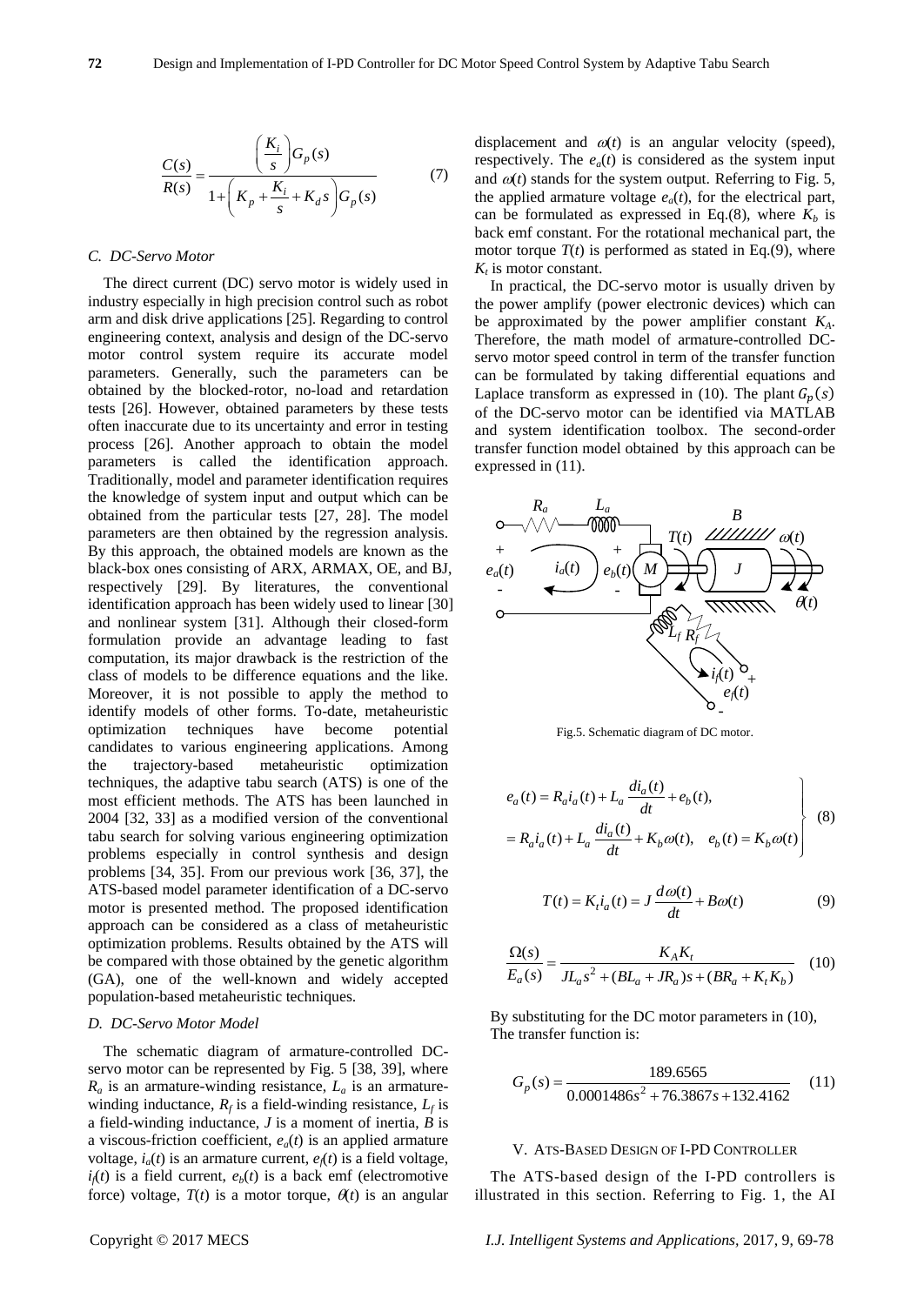

Fig.6. Diagram of the ATS's implementation for designing I-PD controller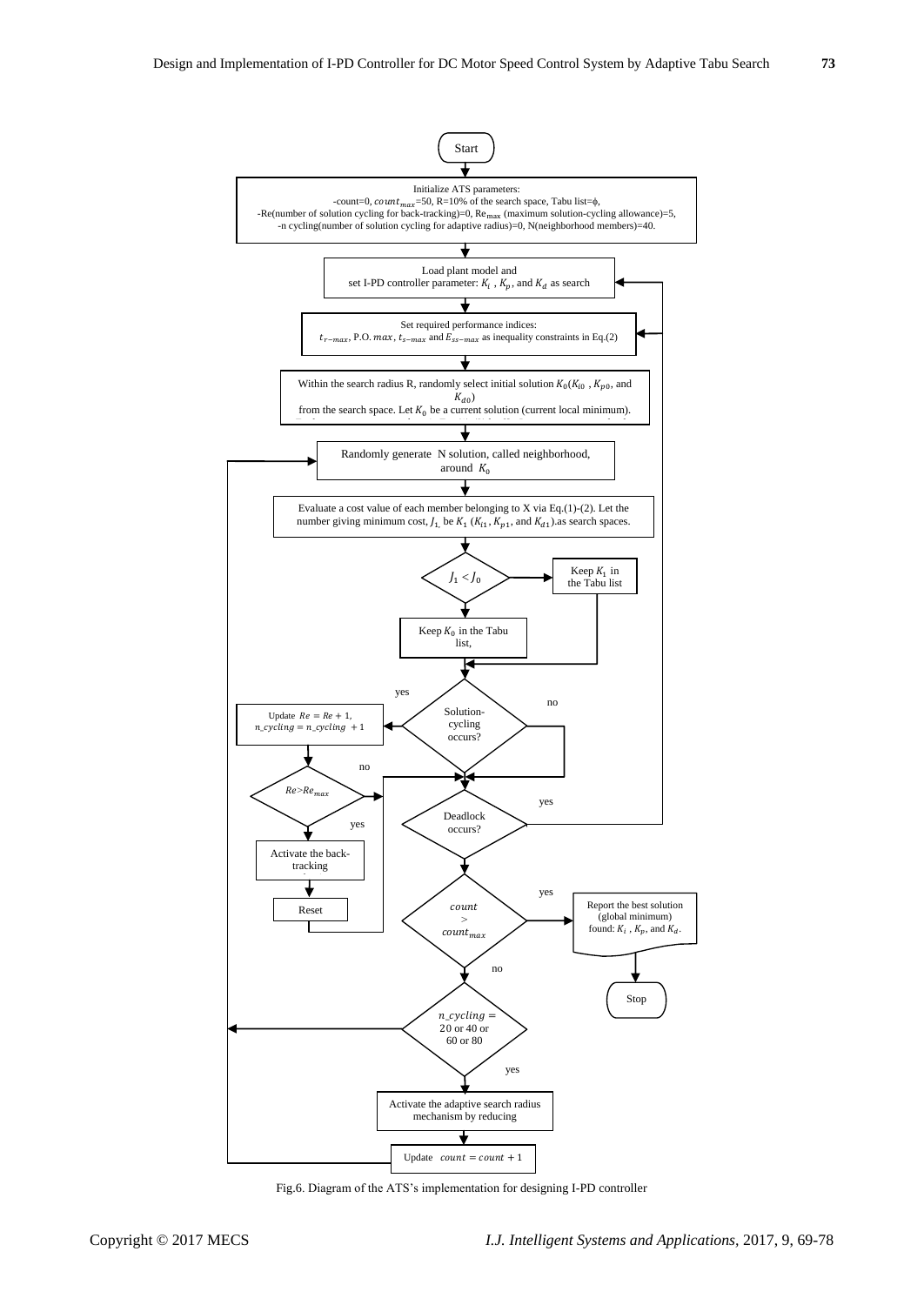tuning block utilizes the ATS method. The parameter tuning process is repeatedly performed to minimize the cost function  $J$  stated in  $(1)-(2)$  until the termination criterion is met. In this work, the maximum search round  $(count_{max})$  of the search process is the termination criterion. In each search round, 40 neighborhood members are randomly generated, and  $count_{max}$  is set as 50. Diagram of the ATS's implementation for designing I-PD controller as shown in Fig. 6.

The diagram in Fig. 6 reveals the search process of the ATS for designing PID and I-PD controllers. In this work, the ATS was coded in MATLABTM for running on an Intel(R) Core (TM)  $i5-2450M$  CPU@ 2.5 GHz, 4 Gbytes RAM ,500 Gbytes HD. The flow diagram gives a clear view of the proposed method for the readers to follow. For more details of the back-tracking and the adaptive search radius mechanisms, the readers should consult the references [23, 24].

#### VI. SIMULATION AND EXPERIMENTAL RESULTS

#### *A. Simulation Results*

In this sub-section, after the search process stop, the optimal PID and I-PD parameters are successfully obtained as summarized in Table 1-3. The simulation results of DC Motor Speed Controlled system with I-PD controller designed by the ATS method in (1) shown in Fig. 7 will be confirmed by the experimental results as described in next sub-section.

Table 1. Results of two controllers test parameters

| Controllers | Parameters   |           |          |  |
|-------------|--------------|-----------|----------|--|
|             | $\mathbf{I}$ |           |          |  |
| <b>PID</b>  | 9.976440     | 12.821038 | 0.000551 |  |
| <b>I-PD</b> | 3.031736     | 19.989464 | 0.006679 |  |

Table 2. Results of PID controller test parameters

| System responses   |                       |           |            |                  |  |  |
|--------------------|-----------------------|-----------|------------|------------------|--|--|
| $t_r(\text{sec.})$ | t <sub>s</sub> (sec.) | $M_{n}(%$ | $E_{ss}(%$ | $t_{reg}$ (sec.) |  |  |
| 0.1562             | 0.8530                | 15.654    | 0.00       | 2.1246           |  |  |

Table 3. Results of I-PD controller test parameters

| System responses   |                       |           |              |                        |  |  |
|--------------------|-----------------------|-----------|--------------|------------------------|--|--|
| $t_r(\text{sec.})$ | t <sub>s</sub> (sec.) | $M_{n}(%$ | $E_{ss}(\%)$ | $t_{reg}(\text{sec.})$ |  |  |
| 0.2146             | 0.9140                | 11.228    | 0.00         | 1.2652                 |  |  |

Referring to Table 1-3, as simulation results, it was found that the ATS can provide the optimal PID and I-PD parameters satisfying the constraints in (2). For the system responses in Fig. 7. By comparison, the controlled system with the I-PD provides significantly better responses with smaller overshoot and faster regulating time once compared to that with the parallel PID controller.

System responses obtained by the I-PD designed by the ATS will be compared with those obtained by basic parallel PID controller designed by the ATS. After the search process stopped, the optimal PID and I-PD parameters are successfully achieved as declared in Table 1-3. Their corresponding system responses are also reported in Table 1, where  $t_r$  is rise time,  $t_s$  is settling time and *treg* is regulating time. The step command and step disturbance responses of DC motor speed control system with PID and I-PD controllers are depicted in Fig.7.



designed by ATS.

#### *B. Experimental Results*

The ATS is applied to design the PID and I-PD controllers for the DC motor speed control, the proportional and derivative kick, the PID controller produces much greater control signal than the I-PD does. This causes the serious problem once implemented. Therefore, the I-PD controller is more practical for realworld implementation. In this work the operating speed of 1260, 1400, and 1540 rpm with no load and full load conditions. To confirm the simulation result, the experimentation of DC motor speed control system need to be done. The PID and I-PD controllers designed by the ATS are implemented by the TMS320F28335 DSP controller board [40, 41] shown in Fig. 8 as the real time embedded control system. The TMS320F28335 DSP controller board consist of a 32-bit CPU and a singleprecision 32-bit floating-point. The 150 MHz system clock is provided by an on-chip oscillator. The kit includes a peripheral explorer board and a control CARD with the TMS320F28335 MCU. The board includes many hardware-bas peripheral components for interacting with the various peripherals common to C2000 MCUs, such as the ADC, PWMs, eCAP, I2C, CAN, SPI, McBSP and TMS320F28335 DSP controller board is designed to interface with MATLAB/Simulink running on PC.

The DC motor speed control system is developed as the testing rig by using digital signal controller technology as shown in Fig. 9 for perform the experimental results. The electric load is applied to the load disturbance.

The first step, according to PID controller designed by the ATS can be implemented due to the high values of control gains. From Fig. 10, it was found at 1,260 rpm that the system response provides  $t_r = 420$  ms,  $t_s = 620$ ms,  $M_p = 12.329$  %,  $E_{ss} = 0.00$  ms,  $t_{reg} = 500$  ms, Once upon a time comparable to the simulation results, the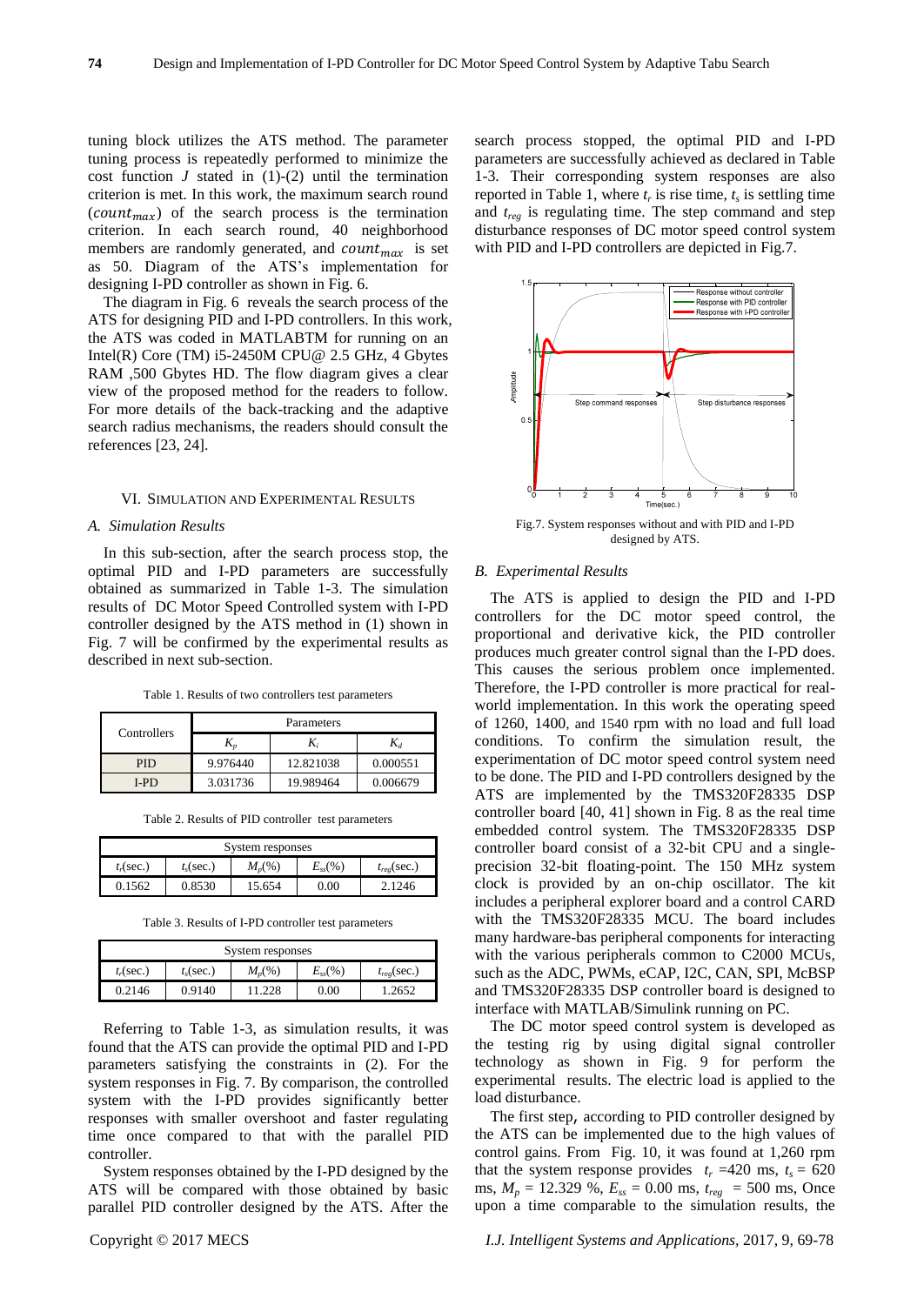system output of experimental results gives slower response.



Fig.8. The TMS320F28335 DSP controller board.



Fig.9. Testing rig of DC motor speed control system.



Fig.10. System responses of DC motor speed control system with PID controller.



Fig.11. System responses of DC motor speed control system with PID controller.

The next step, according to PID controller designed by the ATS can be implemented due to the high values of control gains. From Fig. 11, it was found at 1,260 rpm that the system response provides  $t_r = 420$  ms,  $t_s = 620$ ms,  $M_p = 12.329$  %,  $E_{ss} = 0.00$  ms,  $t_{rep} = 500$  ms, Once upon a time comparable to the simulation results, the system output of experimental results gives slower response.

The last step, according to PID controller designed by the ATS can be implemented due to the high values of control gains. From Fig. 12, it was found at 1,260 rpm that the system response provides  $t_r = 420$  ms,  $t_s = 620$ ms, *M<sup>p</sup>* = 12.329 %, *Ess* = 0.00 ms, *treg* = 500 ms, Once upon a time comparable to the simulation results, the system output of experimental results gives slower response.



Fig.12. System responses of DC motor speed control system with PID controller.

The experimental result of DC motor speed control system with I-PD controller designed by the ATS is depicted in Fig.13-15. This proposed method is tested with the DC motor, 1260, 1400, 1540 rpm. The simulation results was compared in this case.



Fig.13. System responses of DC motor speed control system with I-PD controller.

The first step, according to I-PD controller designed by the ATS can be implemented due to the high values of control gains. From Fig. 13, it was found at 1,260 rpm that the system response provides  $t_r = 1,000$  ms,  $t_s = 1,100$ ms,  $M_p = 0.00 %$ ,  $E_{ss} = 0.00$  ms,  $t_{reg} = 520$  ms, Once upon a time comparable to the simulation results, the system output of experimental results gives slower response.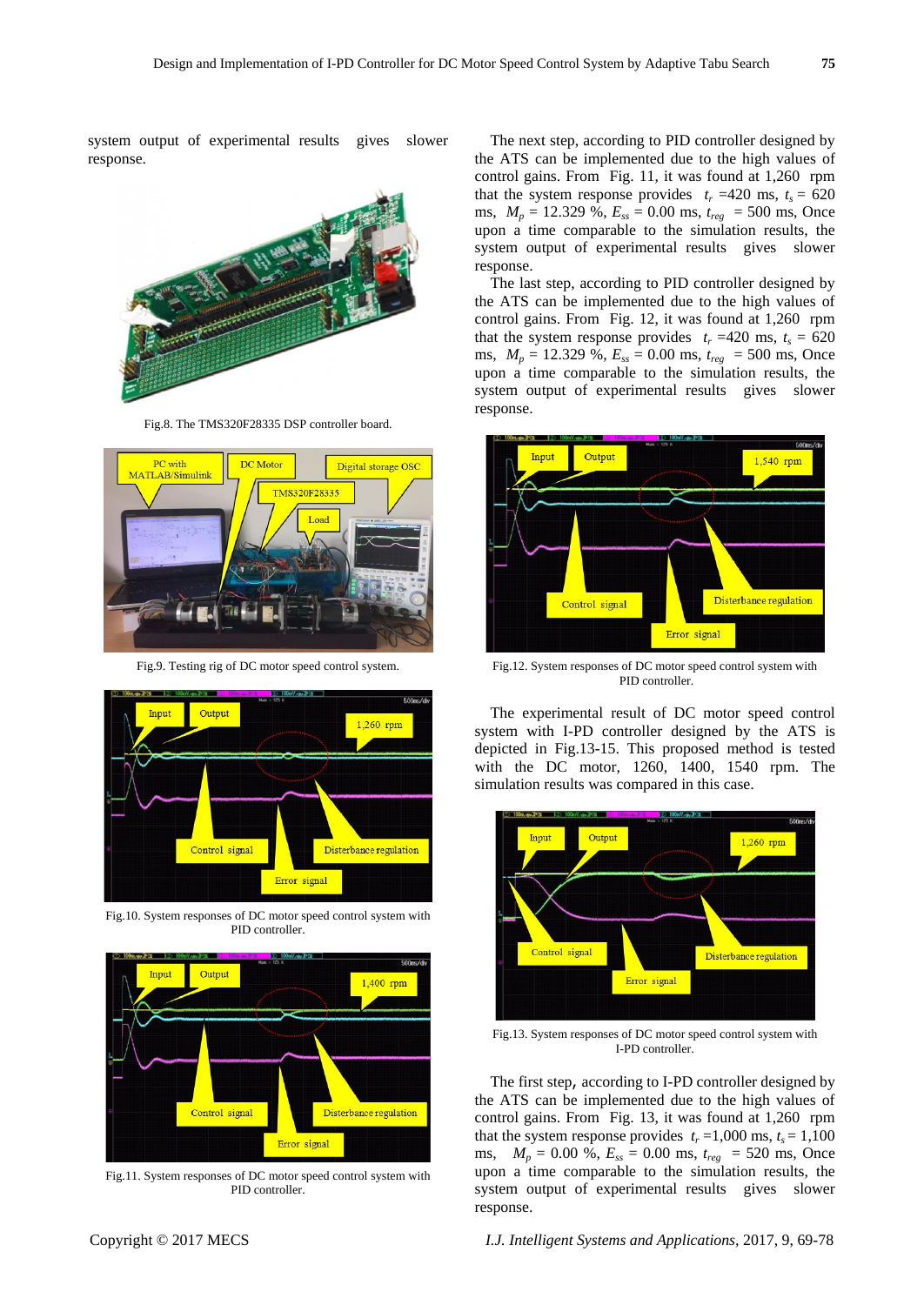

Fig.14. System responses of DC motor speed control system with I-PD controller.

The next step, according to I-PD controller designed by the ATS can be implemented due to the high values of control gains. From Fig. 14, it was found at 1,400 rpm that the system response provides  $t_r = 1,000$  ms,  $t_s = 1,100$ ms,  $M_p = 0.00 \%$ ,  $E_{ss} = 0.00$  ms,  $t_{reg} = 600$  ms, Once upon a time comparable to the simulation results, the system output of experimental results gives slower response.



Fig.15. System responses of DC motor speed control system with I-PD controller.

The last step, according to I-PD controller designed by the ATS can be implemented due to the high values of control gains. From Fig. 15, it was found at 1,540 rpm that the system response provides  $t_r = 1,000$  ms,  $t_s = 1,100$ ms,  $M_p = 0.00$  %,  $E_{ss} = 0.00$  ms,  $t_{reg} = 1,000$  ms, Once upon a time comparable to the simulation results, the system output of experimental results gives slower response.

#### VII. CONCLUSIONS

The optimal I-PD controller design for DC motor speed control system by the adaptive tabu search (ATS) has been proposed in this paper. The I-PD, one of the modified versions of the PID controller, has been proposed to avoid the proportional and derivative kick occurred during set-point change and to reduce undesirable overshoot. As the powerful metaheuristic optimization technique, the ATS has been conducted. The ATS could provide optimal PID and I-PD controllers for DC motor speed control system. By comparison, it can be concluded that the controlled system with I-PD provided better responses with smaller overshoot and faster regulating time as well as practical control signal.

#### ACKNOWLEDGMENT

The authors wish to thank the anonymous reviewers for their constructive comments that greatly contributed to improve the final version of the paper. Also, they wish to thank the Editors for their generous comments and support during the review process.

### **REFERENCES**

- [1] N. Minorsky, Directional stability of automatically steered bodies. *American Society of Naval Engineering*, 34, 284, 1922.
- [2] S. Bennett, Development of the PID controller. *IEEE Control System Magazine*, 1955, pp. 58-65.
- [3] S. P. Yadav and V.K. Tripathi, A Case Study of DC Motor Speed Control with PID Controller through MAT LAB. *International Journal of Advanced Research in Computer and Communication Engineering, 2016,*  pp.1008-1011.
- [4] A. Nawikavatan, S. Tunyasrirut and D. Puangdownreong, ―Application of intensified current search to multiobjective PID controller optimization," International Journal of Intelligent Systems and Applications (IJISA)*,*  Vol. 8 No.11, pp. 51–60, 2016. DOI: 10.5815/ijisa.2016.11.06.
- [5] Y. Lingzhi, Z. Chengdong and W. Genping, "Research of self-tuning PID for PMSM vector control based on improved KMTOA," International Journal of Intelligent Systems and Applications (IJISA)*,* Vol. 9 No.3, pp. 60–67, 2017. DOI: 10.5815/ijisa.2017.03.08.
- [6] M.A. Johnson and M.H. Moradi, *PID Control: New Identification and Design Methods*, Springer, London, UK, 2005.
- [7] T. Sato and A. Inoue, A design method of multirate I-PD controller based on multirate generalized predictive control law. *SICE Annual Conference,* 2004, pp.17-22.
- [8] T. Woo, J.S. Kim and Y.C. Kim, Digital control of UPS inverter with time response specifications. *KIEE Trans., on Electrical Machinery and Energy Conversion Systems*, *5-B(2),* 2005, pp.196-203.
- [9] S. Cheol, S. Kim Choo, K. Kang Han, Y. Bae Sung, J. Cho Hyung and Park, A Design of I-PD controller using CDM. *International Conference on Control, Automation and Systems,* 2007, pp.477-480.
- [10] H. KONDO. and Y. OCHI, I-PD Flight Controller Design based on Integral-Type Optimal Servomechanism. *SICE Journal of Control, Measurement, and System Integration*, Vol. 3, No. 6, November 2010 pp. 448–455.
- [11] S. Mohizuki and H. Ichihara, I-PD controller design based on generalized KYP lemma for ball and plate system. *European Control Conference (ECC),* 2013, pp.2855- 2860.
- [12] W. Chatrattanawuth, N. Suksariwattanagul, T. Benjanarasuth and J. Ngamwiwit, Fuzzy I-PD controller for level control. *SICE-ICASE International Joint Conference,* 2006, pp. 5649–5652.
- [13] D. Sandhya, R.B. Amarendra, and K.A.G. Rao, Fuzzy I-PD and fuzzy PID control of non-linear systems. *International Conference on Control, Automation, Communication and Energy Conservation, 2009, pp. 1-6*
- [14] S.J.S. Prasad, S. Varghese and P.A. Balakrishnan, Particle swarm optimized I-PD controller for second order time
- Copyright © 2017 MECS *I.J. Intelligent Systems and Applications,* 2017, 9, 69-78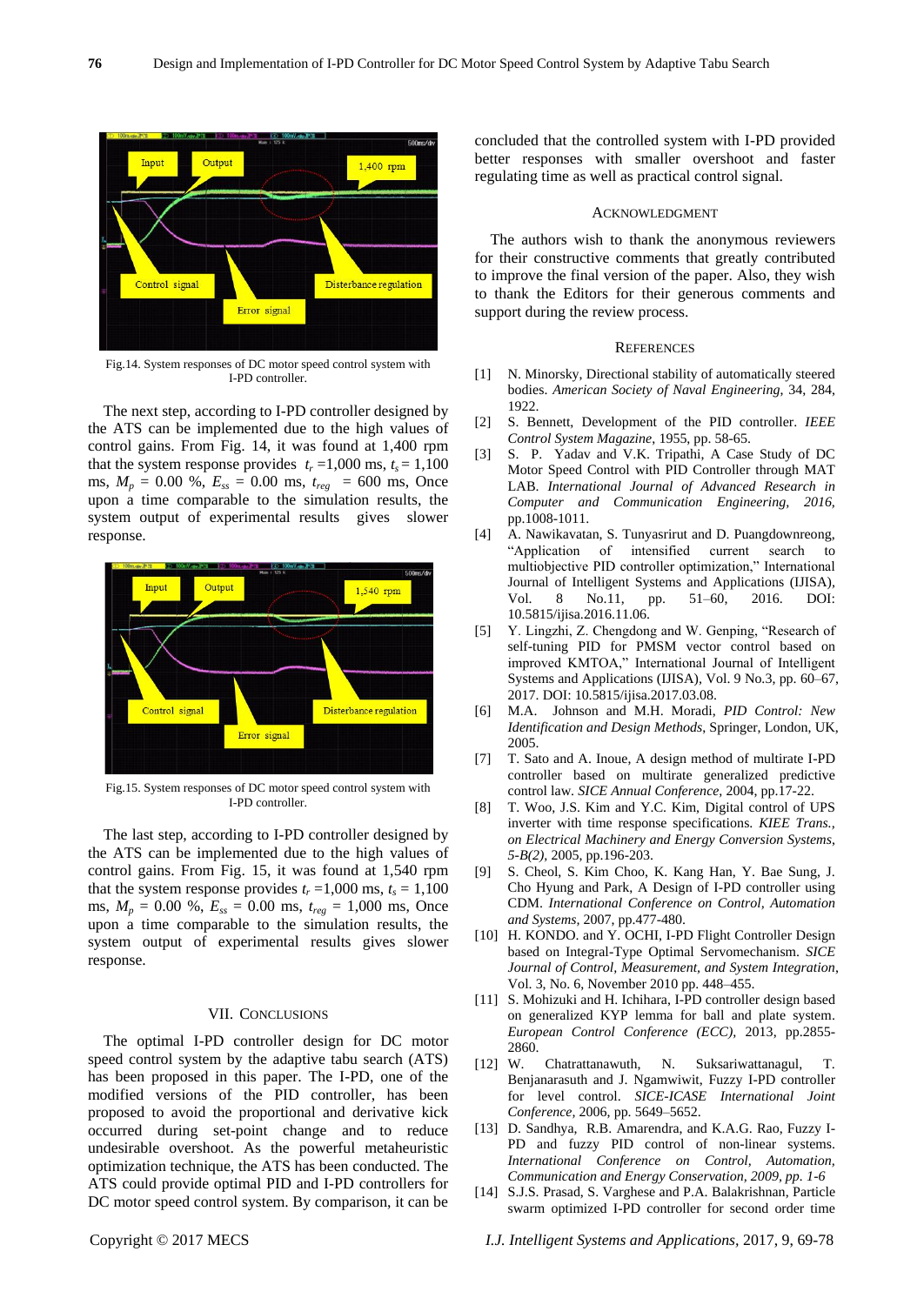delayed system. *International Journal of Soft Computing and Engineering (IJSCE), 2(1),* 2012, pp.299-302.

- [15] S.J.S. Prasad and P.A. Balakrishnan, PSO based I-PD controller for barrel temperature control in plastic injection molding system. *European Journal of Scientific Research, 80(3),* 2012 pp.351-357.
- [16] V. Rajinikanth and K. Latha, I-PD controller tuning for unstable system using bacterial foraging algorithm: a study based on various error criterion. *Applied Computational Intelligence and Soft Computing,* 2012, pp.1–10.
- [17] H. Ikeda and H. Tsuyoshi, Design of m-IPD controller of multi-inertia system using differential evolution. *The International Power Electronics Conference,* 2014, pp. 2476–2482.
- [18] S. J. Suji Prasad, R. Meenakumari and P. A. Balakrishnan, Optimization of I-PD controller parameters with multi objective particle swarm optimization, Journal of Theoretical and Applied Information Technology, 20th August 2014. Vol. 66 No.2, pp. 542-546.
- [19] S. Sujitjorn, T. Kulworawanichpong, D. Puangdownreong and K-N. Areerak, *Adaptive Tabu Search and Applications in Engineering Design, Frontiers in Artificial Intelligent and Applications*, IOS Press, Amsterdam, Netherlands, 2006.
- [20] K.-N. Areerak, T. Kulworawanichpong and S. Sujitjorn, Moving towards a new era of intelligent protection through digital relaying in power system. *Lecture Notes in Artificial Intelligence, 3215,* 2004, pp.1255–1261*.*
- [21] D. Puangdownreong and S. Sujitjorn, Image approach to system identification. *WSEAS Transactions on Systems, 5(5),* 2006, pp. 930–938.
- [22] D. Puangdownreong and S. Sujitjorn, Obtaining an optimum PID controller via adaptive tabu search. *Lecture Notes in Computer Science, 4432(2),* 2007, 747–755.
- [23] D. Puangdownreong, T. Kulworawanichpong, and S. Sujitjorn, Finite Convergence and Performance Evaluation of Adaptive Tabu Search. Lecture Notes in Artificial Intelligence, Vol. 3215. Springer-Verlag, Berlin Heidelberg (2004) 710-717.
- [24] D. Puangdownreong, K-N. Areerak, A. Srikaew, S. Sujitjorn, and P. Totarong, System Identification via Adaptive Tabu Search. Proc. IEEE Int. Conf. on Industrial Technology (ICIT'02), Vol. 2 (2002) 915-920.
- [25] R. Firoozian, Servo Motors and Industrial Control Theory, Springer International Publishing Switzerland, 2014.
- [26] P. Vas, Parameter Estimation, Condition Monitoring and Diagnosis of Electrical Machines, Oxford University Press, 1993.
- [27] L. Ljung, System identification: Theory for the user, Prentice-Hall, 1987.
- [28] P. Eykhoff, *System identification: Parameter and State Estimation*, John Wiley & Sons, 1974.
- [29] F. Piltan, S. TayebiHaghighi and Nasri B. Sulaiman, ―Comparative study between ARX and ARMAX system identification,‖ International Journal of Intelligent Systems and Applications (IJISA)*,* Vol. 9 No.2, pp. 25–34, 2017. DOI: 10.5815/ijisa.2017.02.04.
- [30] I. J. Leontaritis and S. A. Billings, Input-output parametric models for nonlinear systems (part I: deterministic nonlinear systems), *Int. J. Control*, 1985, 41(2), 303 – 328.
- [31] I. J. Leontaritis and S. A. Billings, Input-output parametric models for nonlinear systems (part II: stochastic nonlinear systems), *Int. J. Control*, 1985, 41(2), 329 – 344.
- [32] D. Puangdownreong, S. Sujitjorn and T.

Kulworawanichpong, Convergence analysis of adaptive tabu search, *ScienceAsia Journal of the Science Society of Thailand*, 2004, 30, 183-90.

- [33] S. Sujitjorn, T. Kulworawanichpong, D. Puangdownreong and K-N. Areerak, Adaptive tabu search and applications in engineering design, *Frontiers in Artificial Intelligent and Applications*, IOS Press, Amsterdam, Netherlands, 2006.
- [34] D. Puangdownreong, S. Sujitjorn, Obtaining an optimum PID controller via adaptive tabu search, *Lecture Notes in Computer Science*, 2007, 4432, 747 – 755.
- [35] D. Puangdownreong, K-N. Areerak, K-L. Areerak, T. Kulworawanichpong, and S. Sujitjorn, Application of adaptive tabu search to system identification, *The 24th IASTED International Conference on Modelling, Identification, and Control (MIC2005)*, 2005, 178 – 183.
- [36] T. Ketthong, C. Kiree, S. Tunyasrirut and D. Puangdownreong, Parameter identification of DC-servo motor by adaptive tabu search. *The International Annual Symposium on Computational Science and Engineering (ANSCSE19),* 2015, 79–83
- [37] T. Ketthong, S. Tunyasrirut and D. Puangdownreong, ATS base I-PD controller optimization for DC motor speed control system, *Global Engineering & Applied Science Conference*, 2015, pp.91-98.
- [38] K. Ogata, *Modern Control Engineering*, Prentice Hall, New Jersey, 2010 .
- [39] D. Puangdownreong, Current search: performance evaluation and application to dc motor speed control system design, *Intelligent Control and Automation*, 2013,  $4(1)$ ,  $42 - 54$ .
- [40] http://www.ti.com/lit/er/sprz272k/sprz272k.pdf, access on January, 2017.
- [41] http://www.ti.com/lit/sg/sprb176ad/sprb176ad.pdf, access on January, 2017.

## **Authors' Profiles**



**Thanet Ketthong** received his B.Eng. degree in electronics and telecommunication engineering from Pathumwan Institute of Technology (PIT), Bangkok, Thailand, in 2006 and M.Eng. degree in electrical engineering from King Mongkut's University of Technology Thonburi (KMUTT), Bangkok, Thailand, in 2011, respectively. Now, he is a D.Eng

candidate in electrical engineering, faculty of engineering, Pathumwan Institute of Technology (PIT), Bangkok, Thailand. Since 2012, he has been an the lecturer at Department of Electrical Engineering, Faculty of Engineering, Dhonburi Rajabhat University, Bangkok, Thailand. His research interests include system identification, intelligent control, power electronics, motor drives, image processing, biomedical and digital signal processing.



**Satean Tunyasrirut** received his B.S.I.Ed. in electrical engineering and M.S. Tech.Ed. in electrical technology from King Mongkut's Institute of Technology North Bangkok (KMITNB), Bangkok, Thailand in 1986 and 1994, respectively. He received the B.Eng in electrical Engineering from Rajamangala University of Technology

Copyright © 2017 MECS *I.J. Intelligent Systems and Applications,* 2017, 9, 69-78